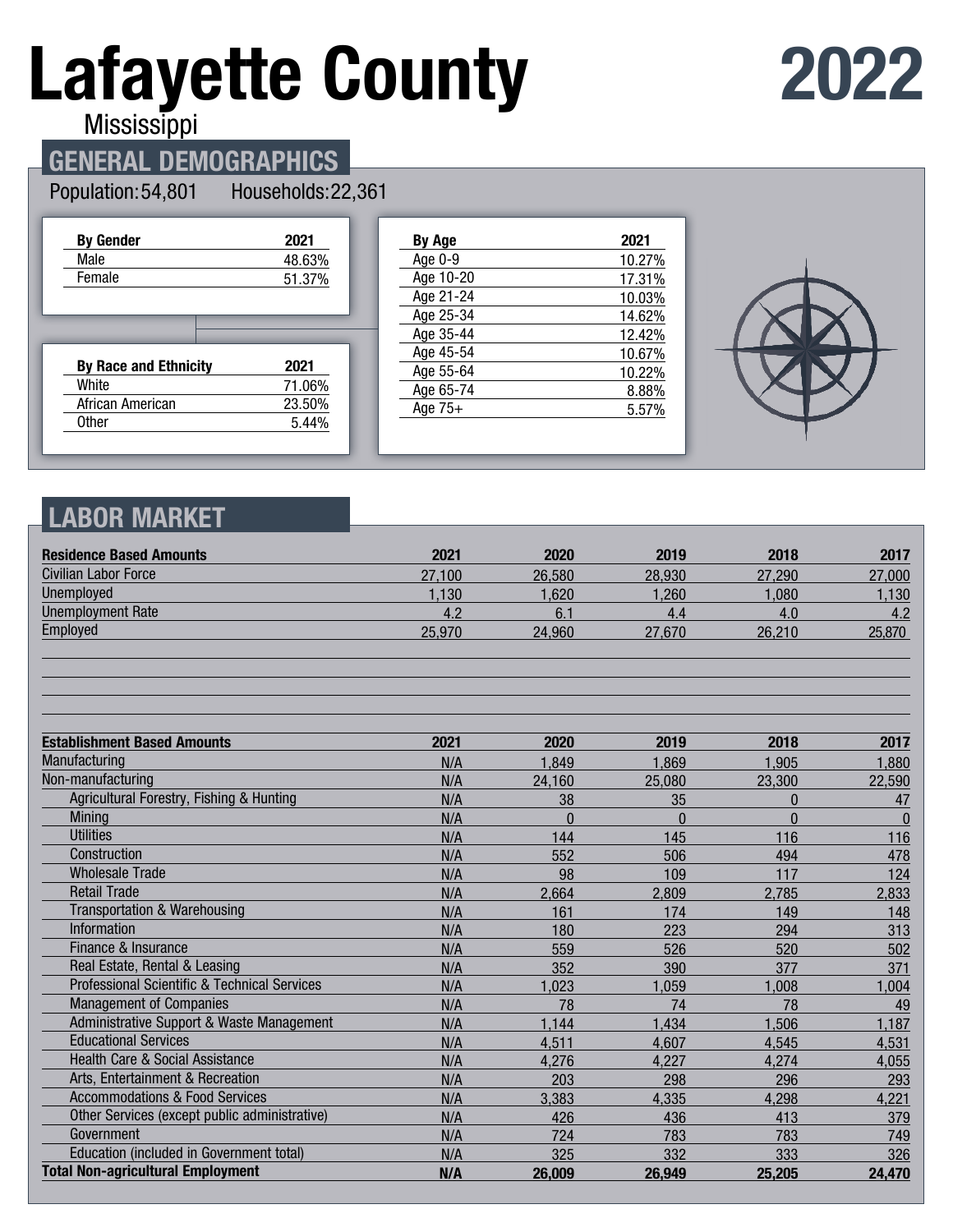| <b>ECONOMY</b>                                             |          |          |          |          |          |               |
|------------------------------------------------------------|----------|----------|----------|----------|----------|---------------|
|                                                            | 2021     | 2020     | 2019     | 2018     | 2017     | <b>Region</b> |
| <b>Per Capita Income</b>                                   | \$46,037 | \$43,820 | \$45,068 | \$40,037 | \$36,731 | \$40,894      |
| <b>Median Household Income</b>                             | \$57,512 | \$53,107 | \$50,949 | \$47,956 | \$49,458 | \$50,575      |
| # of Households with Income<br>Equal or Less Than \$24,999 | 5,194    | 5.713    | 6.184    | 6.776    | 6.708    | 57,091        |
| % of Households with Income                                |          |          |          |          |          |               |
| Equal or Less Than \$24,999                                | 23.23%   | 25.86%   | 28.18%   | 31.10%   | 31.19%   | 25.90%        |

| <b>Employment Occupational Composition %</b> | 2021   |
|----------------------------------------------|--------|
| <b>Professional and Technical</b>            | 23.97% |
| Executive, Administrative and Managerial     | 15.01% |
| Sales                                        | 10.36% |
| <b>Administrative Support and Clerical</b>   | 10.23% |
| Production, Craft and Repair                 | 8.99%  |
| <b>Transportation and Material Moving</b>    | 6.62%  |
| Handlers, Helpers and Laborers               | 0.36%  |
| Service                                      | 24.47% |

| <b>Establishment-Based Employment Composition % 2021</b> |     |
|----------------------------------------------------------|-----|
| Manufacturing                                            | N/A |
| Non-Manufacturing                                        | N/A |



| <b>SOCIAL ENVIRONMENT</b>                           |          |          |          |          |          |  |
|-----------------------------------------------------|----------|----------|----------|----------|----------|--|
|                                                     | 2021     | 2020     | 2019     | 2018     | 2017     |  |
| <b>Number of Births to Single Teens</b>             | N/A      | 29       | 31       | 22       | 27       |  |
| <b>TANF &amp; Food Stamp Payments per Household</b> | \$228.72 | \$231.46 | \$189.02 | \$224.03 | \$275.41 |  |
| <b>Number of Divorces</b>                           | N/A      | 119      | 54       | 55       | 105      |  |
| <b>Number of Divorces Involving Children</b>        | N/A      | 59       | 23       | 26       | 44       |  |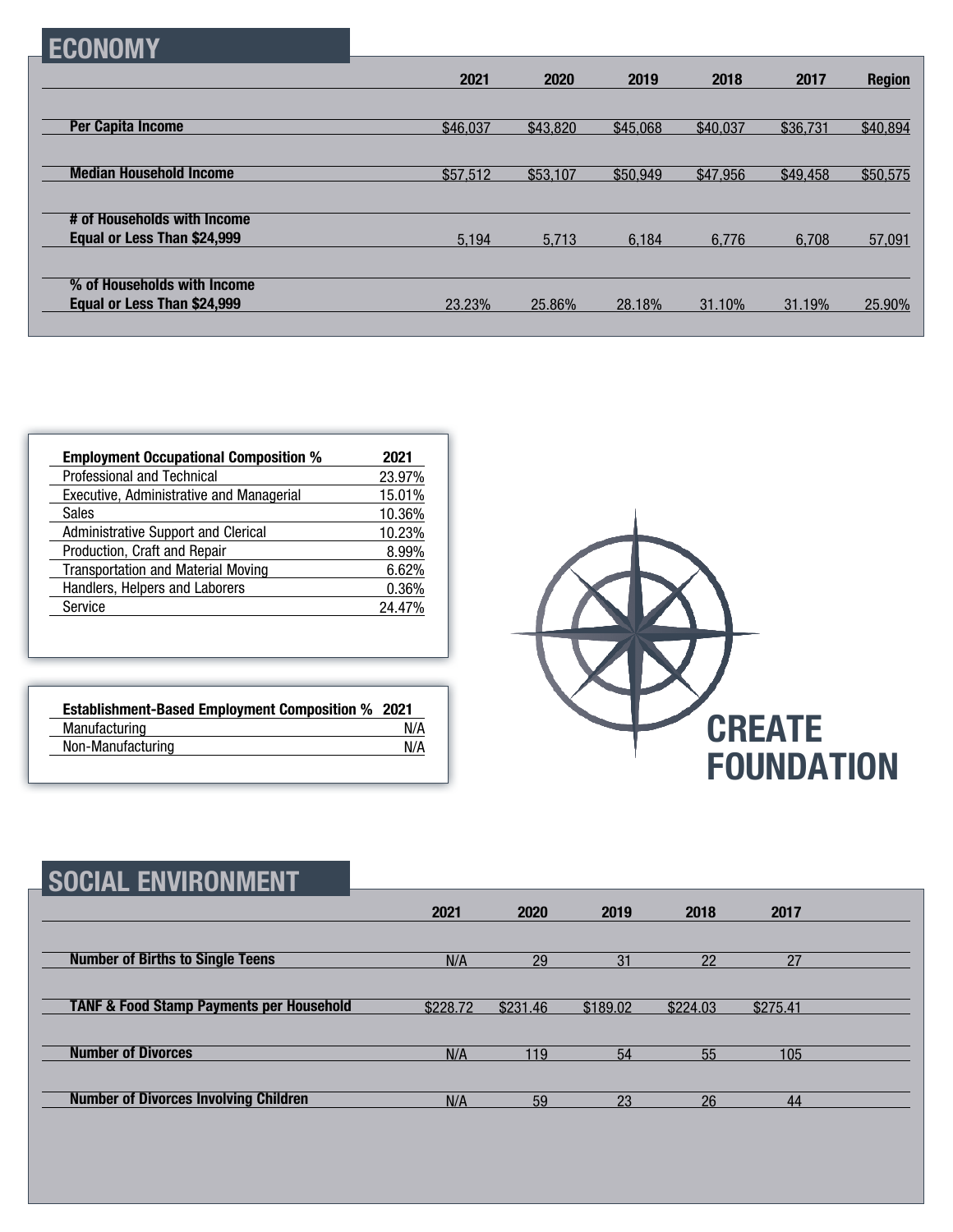## **EDUCATION**

|                                           | 2021     | 2020     | 2019     | 2018     | 2017     | <b>Region</b> |
|-------------------------------------------|----------|----------|----------|----------|----------|---------------|
|                                           |          |          |          |          |          |               |
| Percent of Population 25+ with HS Diploma | 90.64%   | 89.75%   | 89.68%   | 89.64%   | 89.46%   | 82.93%        |
|                                           |          |          |          |          |          |               |
| <b>Average Expenditure per Student</b>    | \$12,296 | \$10,971 | \$10,956 | \$10,672 | \$10,218 | \$11,915      |
|                                           |          |          |          |          |          |               |
| <b>ACT All Students</b>                   | 20.05    | 20.53    | 20.38    | 20.35    | 20.91    | 17.36         |
|                                           |          |          |          |          |          |               |
| <b>Average Class Size</b>                 | 13.37    | 13.93    | 13.41    | 13.56    | 13.84    | 12.57         |

| <b>Educational Attainment % by level</b> | 2021   |
|------------------------------------------|--------|
| Graduate/Professional                    | 20.08% |
| 4 Year Degree $+$                        | 25.17% |
| Associate's Degree                       | 8.20%  |
| Some College                             | 18.47% |
| High School Diploma                      | 18.72% |
| Some High School                         | 6.40%  |
| Some Elementary                          | 296%   |

| <b>High School Completer Rate</b> | 2021 |
|-----------------------------------|------|
| Lafayette County                  | 91.0 |
| 0xford                            | 90.4 |

|--|

| ---------                                 |           |           |           |           |           |               |
|-------------------------------------------|-----------|-----------|-----------|-----------|-----------|---------------|
|                                           | 2021      | 2020      | 2019      | 2018      | 2017      | <b>Region</b> |
|                                           |           |           |           |           |           |               |
| <b>Percent of Owner Occupied Housing</b>  | 56.16%    | 56.09%    | 56.07%    | 55.88%    | 56.00%    | 68.26%        |
|                                           |           |           |           |           |           |               |
| <b>Percent of Renter Occupied Housing</b> | 43.84%    | 43.91%    | 43.93%    | 44.12%    | 44.00%    | 31.74%        |
|                                           |           |           |           |           |           |               |
| <b>Median Home Value</b>                  | \$254,266 | \$228,217 | \$215,643 | \$180,352 | \$177,270 | \$151,579     |
|                                           |           |           |           |           |           |               |